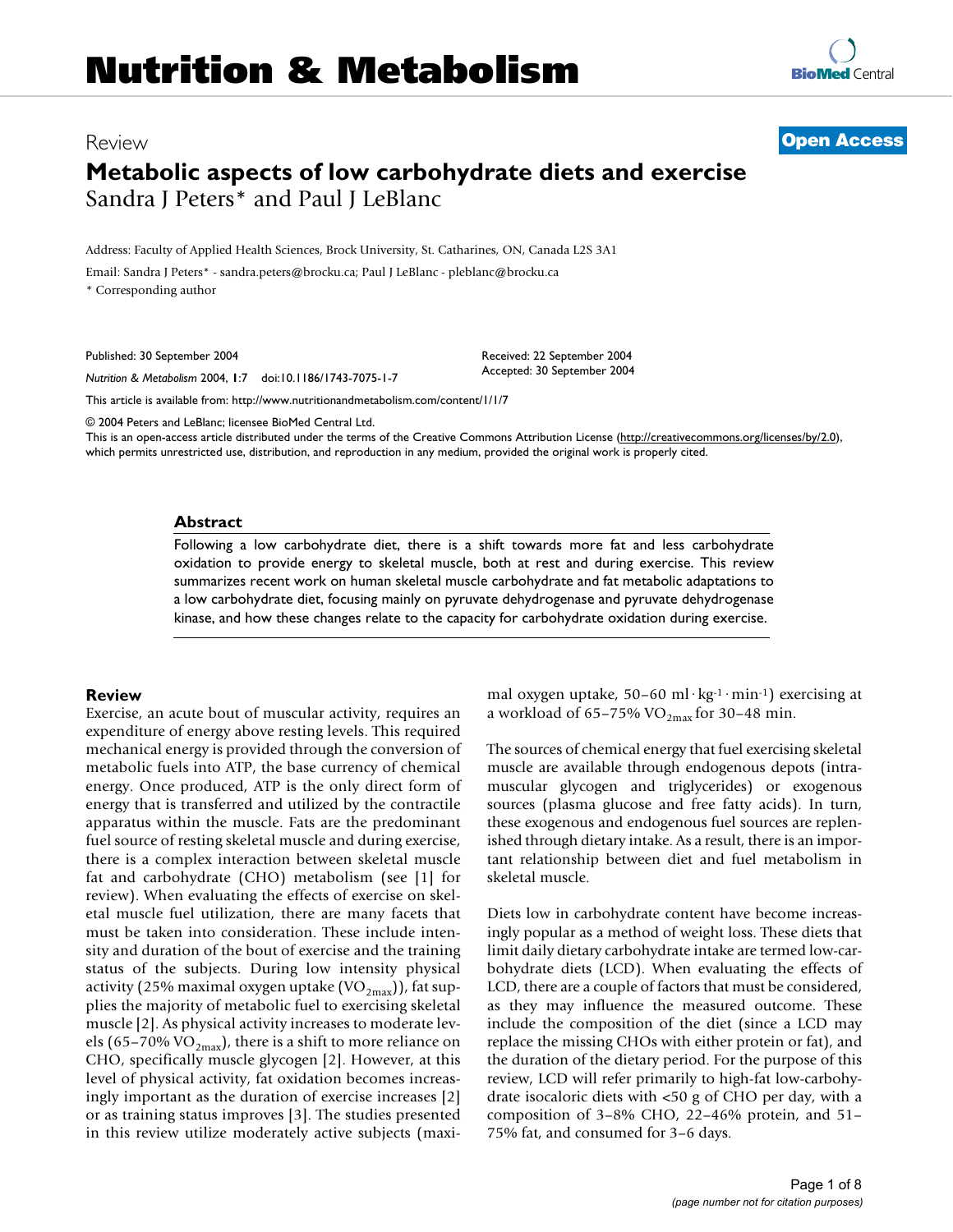The present paper will briefly review human skeletal muscle metabolism during exercise and the importance of dietary CHO for metabolic energy production. It has been well documented that diets low in carbohydrates result in several metabolic and hormonal adaptations that improve fat oxidation and promote glycogen sparing in exercising skeletal muscle (see [4] for review). However, the mechanism(s) responsible for these changes in exercising skeletal muscle are still debatable, but could be the result of up-regulated fat and/or down-regulated carbohydrate metabolism. The emphasis of the present paper is on adaptive skeletal muscle CHO and fat metabolism in humans, and will compare recent studies that examine the effects of altered diets on key enzymes and how fatty acid composition and re-feeding of carbohydrates following these altered diets affect these enzymes. Data from other mammals are cited where necessary.

## *Regulation of carbohydrate oxidation by lowcarbohydrate diet*

## *Role of pyruvate dehydrogenase*

In order to understand the regulation of carbohydrate oxidation, the regulation of the mitochondrial enzyme pyruvate dehydrogenase (PDH) must be carefully considered. PDH is a multi-enzyme complex which catalyzes the irreversible oxidative decarboxylation of glycolyticallyderived pyruvate to acetyl-coenzyme A (acetyl-CoA; Fig. [1\)](#page-2-0) Because it is highly regulated, it plays a pivotal role in determining the proportion of acetyl-CoA which is derived from carbohydrate sources, thereby regulating flux through carbohydrate oxidation and indirectly determining the rate of fat oxidation. The amount of PDH in its active form (PDHa) determines its activity and regulation is achieved through reversible phosphorylation, catalyzed by an intrinsic PDH phosphatase (PDP), which dephosphorylates and activates PDH, and PDH kinase (PDK), which phosphorylates and inhibits PDH [5]. The E1 subunit of PDH has three known phosphorylation sites, with the first site being necessary for inactivation of the complex, and the other two sites acting as barrier sites to hinder phosphatase activation [6].

Each of the covalent regulatory enzymes of PDH is subject to allosteric regulation. Phosphorylation of the complex is catalyzed by a family of four PDK isoforms (PDK1-4) which differ in their responsiveness to allosteric inhibition by pyruvate or activation by energy charge (ATP/ADP ratio), redox (NADH/NAD+ ratio), and acetyl-CoA-to-free CoA ratio (see [7] for review). In addition, the kinases differ in their specificity for the different phosphorylation sites [7]. Thus, the relative activities of the PDK isoform population will determine the response of the PDH complex in acute situations. An intrinsic pair of phosphatases (PDP1 and 2) catalyze the dephosphorylation and activation of PDH [8]. PDP1 is the isoform which is activated in

the presence of increasing concentrations of  $Ca^{2+}$  ions (as would be expected during exercise), while PDP2 is activated when insulin levels are increased during dietary manipulations [8].

At rest, PDH is mainly phosphorylated and inactive due to high energy charge, redox, and acetyl-CoA-to-free CoA ratio and low pyruvate concentration, which maintain a high PDK activity. Phosphatase activity is low at rest, due to low intramuscular Ca2+ levels. During exercise, Ca2+ release from the sarcoplasmic reticulum is the primary stimulus that coarsely activates PDH whereas changes to pyruvate concentration, energy charge, and possibly redox fine-tune this activation (see [9] for review), in order to match PDH activation to the demand for CHO oxidation  $[10]$ .

In addition to the importance of intramitochondrial effectors to the acute regulation of PDH activation in the first few seconds or minutes, long-term or chronic alterations to the activation state of PDH can be accomplished through stable changes in the absolute levels of PDK and/ or PDP. The rate of activation of PDH is dependent on the activity ratio of PDK and PDP, and changes in the expression of either covalent modifier would alter the rate of activation or inactivation of PDH. These chronic alterations occur over hours or days and are independent of acute changes in intramitochondrial effector concentrations.

## *Effects of low-carbohydrate diet*

In 1993, Putman and co-workers undertook a study to examine the effects of a short term low-carbohydrate diet on activation of skeletal muscle PDHa activity during moderately intense exercise (75%  $VO_{2max}$ ) [11]. In this study, a 6 d LCD was compared to a high-carbohydrate diet, shifting reliance from the two extremes, either towards fat or towards carbohydrate oxidation. Subjects completed muscle glycogen depleting exercise and then consumed either a LCD (< 3% energy from carbohydrate) or a high-carbohydrate diet (86% carbohydrate) for 6 d. At the end of the dietary intervention, subjects exercised at 75% VO<sub>2max</sub>. The subjects exhausted in ~47 min following the LCD, and exhaustion coincided with hypoglycemia  $(\sim 2.4 \text{ mM})$  and low levels of muscle glycogen ( $\sim 32 \text{ mmol}$ ) glucosyl units/kg dry muscle), indicating that that skeletal muscle and liver glycogen stores were limiting under these conditions and at this intensity of exercise. Following the high-carbohydrate diet, exercise was terminated at the same time as the LCD trial, and their blood glucose concentrations were maintained at  $\sim$ 5 mM throughout the exercise duration. Skeletal muscle glycogen content decreased during exercise but was still ~250 mmol glucosyl units/kg dry muscle at the end of exercise. At the onset of exercise during the high-carbohydrate trial, PDHa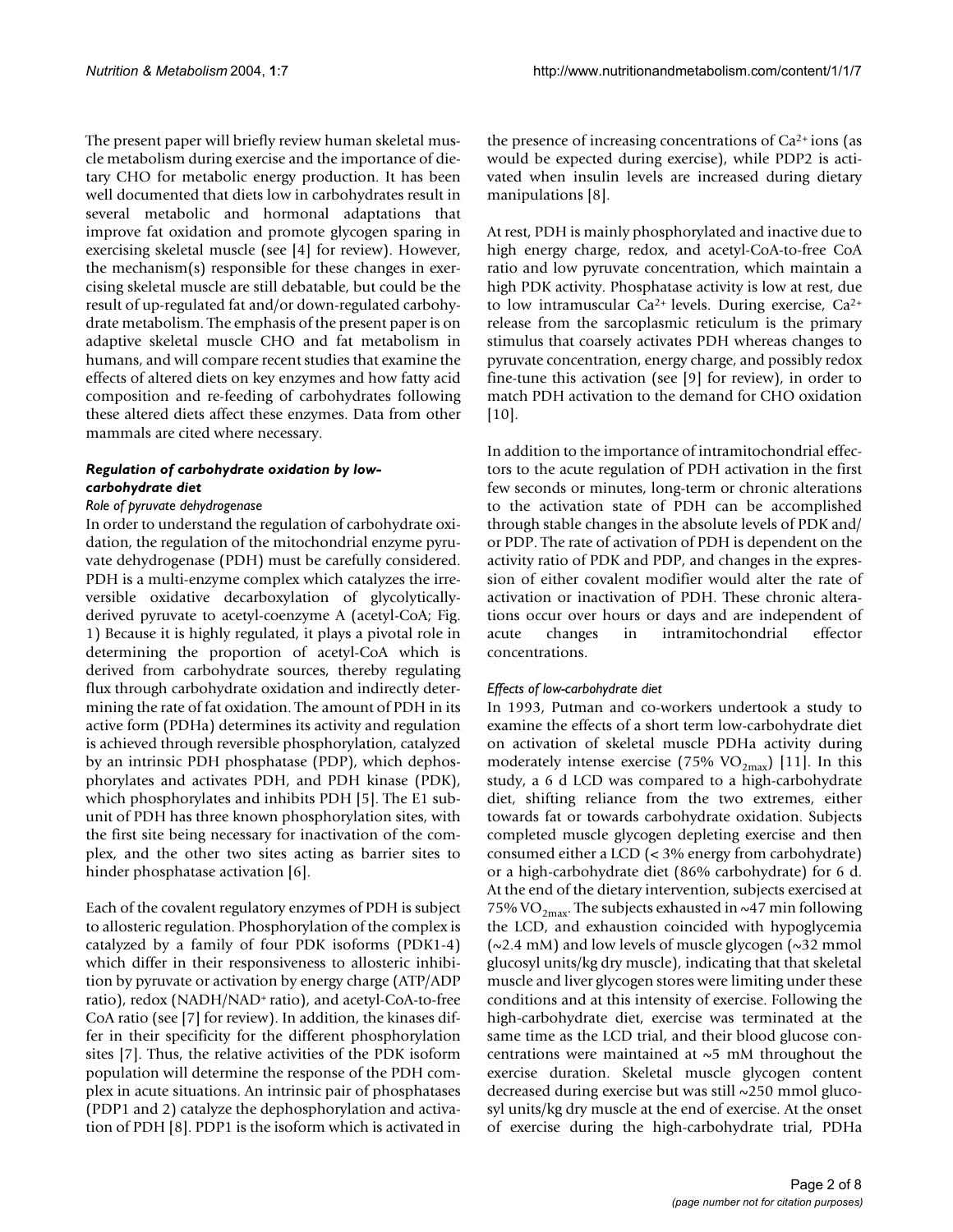<span id="page-2-0"></span>



activity increased maximally in the first 15 minutes of exercise, reflecting the increased energy demand for carbohydrate oxidation at this workload. However, following the LCD, PDHa activity was maximally activated in the first 15 minutes of exercise, but the activation did not achieve the same levels as during the high-carbohydrate trial, effectively impairing the capacity for carbohydrate oxidation and possibly promoting fat oxidation for the duration of exercise at this workload (Fig. 2). The authors were unable to adequately explain the difference in PDHa activity between the trials based on acute changes in the concentrations of intra-mitochondrial effectors, suggesting that chronic regulation of the complex could be playing a role.

Subsequent studies demonstrated adaptive alterations at the level of PDK with resultant changes in PDH activation.

PDK activity was adaptively increased in human skeletal muscle following 6 days of a LCD [12] (Fig. 3). PDK activity increased in as little as 24 hr and continued to increase in a linear fashion throughout the 6 d diet [13]. The increased PDK activity in human skeletal muscle was associated with increased PDK4 mRNA and protein expression, which was maximally increased after 24 h [13]. These studies suggest a selective increase in PDK4 expression with LCD. The increase in PDK activity during the LCD was associated with impaired glucose clearance from the blood in response to an oral glucose load in health young men [14]. Following as little as 56 h on the LCD, the 90 min area under the blood glucose and plasma insulin concentration vs. time curves increased 2-fold and 1.25-fold, respectively, during an oral glucose tolerance test [14].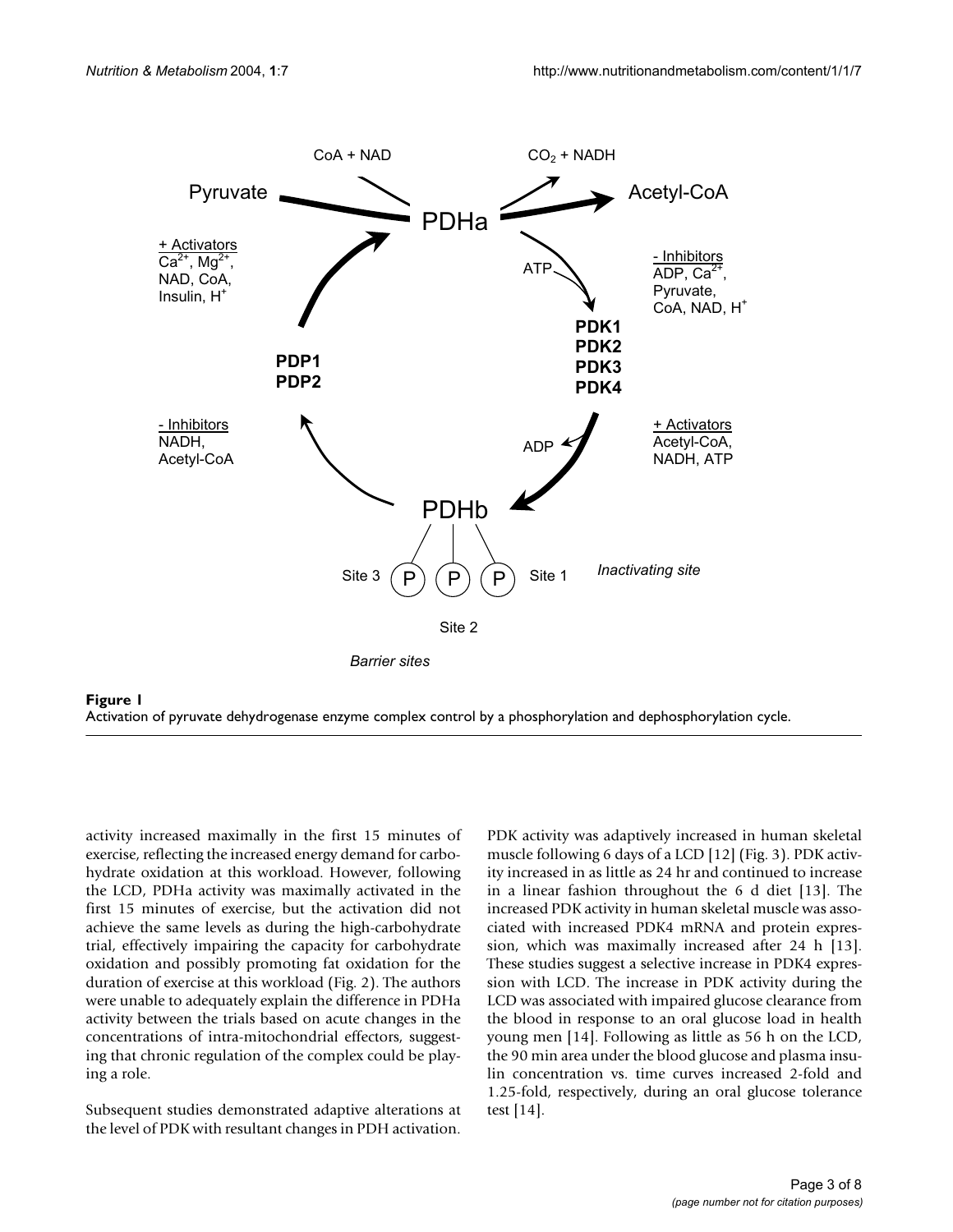

#### Figure 2

Skeletal muscle pyruvate dehydrogenase in its active form (PDHa) at rest and during exercise in low carbohydrate (LCD) and high carbohydrate (HCD) diets. \* denotes significance from LCD. Adapted from Putman et al. [11].



**Figure 3** 

Pyruvate dehydrogenase kinase (PDK) activity during six days of a LCD. a Significantly different from day 0. b Significantly different from day 1. Adapted from Peters et al. [12,13].

These increased levels of PDK4 protein and PDK activity would be expected to render the complex resistant to activation during exercise, as observed by Putman et al. [11] for two reasons: 1) increased multi-site phosphorylation

of the PDH complex, and/or 2) decreased sensitivity of the complex to regulation by pyruvate. Increased PDK activity would be expected to enhance multi-site phosphorylation of the E1 subunit and make the complex more resistant to dephosphorylation and activation by the phosphatase [6]. Under normal dietary conditions the predominant isoform in human skeletal muscle is PDK2, which has a greater affinity for phosphorylation of site 1 (the inactivating site) of the E1 subunit [15-17]. However, as the population of PDK4 isoform increased, there would be enhanced phosphorylation of the 2nd (barrier) site, since this isoform has a greater affinity for both site 1 and site 2 [15-17]. As well, PDK2 has a greater sensitivity to inactivation by pyruvate than PDK4 [18]. Thus at the onset of exercise with increased glycolytic flux, the increased levels of PDK4 protein would render the complex more resistant to activation due to increased PDK4 kinase activity even in the face of elevated muscle pyruvate concentrations [19].

A confounding factor in the Putman study was that subjects had undergone intense glycogen depleting exercise protocols prior to both dietary interventions, so the initial levels of skeletal muscle glycogen and glycogen utilization was considerably lower following the LCD [11]. In a subsequent study, subjects were asked to refrain from intense exercise throughout the study, and a LCD (~3% carbohydrate) was compared to a mixed diet  $(\sim 55-60\%$  carbohydrate) instead of a high-carbohydrate diet [20]. Subjects followed each 6 d dietary intervention with 30 min exercise at a slightly lower workload (65% VO $_{2max}$ ). The object of the study was to match as closely as possible the glycogen utilization during exercise between the two trials. Although the initial skeletal muscle glycogen concentration was still ~50% lower in the LCD compared to the mixed diet, skeletal muscle glycogen utilization and pyruvate accumulation were similar during the 30 min of exercise in both trials. Unlike the attenuated activation of PDHa at the onset of exercise which was observed in the Putman study [11], these authors observed that the activation during exercise was identical between the two conditions. Thus, in spite of the fact that PDK activity and PDK4 isoform would be expected to increase to a similar extent as previous studies [13], these effects were overridden when initial muscle glycogen levels were higher and glycolytic flux to pyruvate was maintained [20]. It is clear from these studies that the intensity and duration of the exercise play a role in the regulatory changes observed during exercise following a LCD. As exercise intensity increases, the demand for muscle and liver glycogenolysis and muscle carbohydrate oxidation increases. These stores are not fully replenished following a very low carbohydrate diet, and therefore during intense exercise glycogenolytic flux and PDH activation are decreased following a LCD.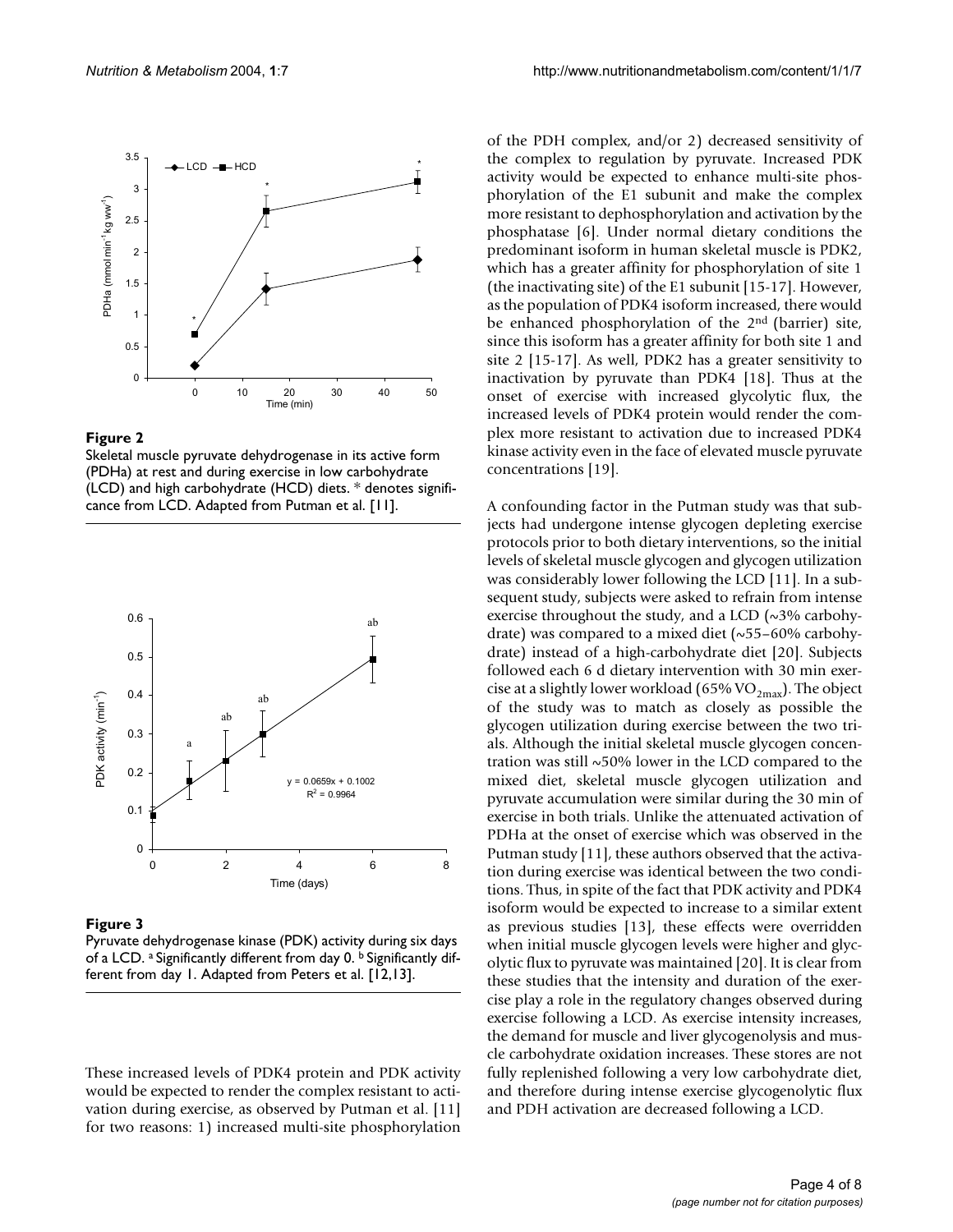

#### Figure 4

Pyruvate dehydrogenase kinase (PDK) activity before and after three days of a LCD with and without n3 fatty acids. a Significantly different from pre diet. **b** Significantly different from post LCD diet. Adapted from Turvey et al. [21].

#### *Effect of fatty acid composition of low-carbohydrate diet*

The studies presented in this review demonstrate that LCDs decrease the activation of PDH in skeletal muscle at rest and during exercise, mediated through increased PDK activity and isoform expression. However, not all LCDs are created equally, and there is increasing interest in the composition of the fatty acids consumed. Recently, it has been demonstrated that substituting only  $\sim$ 12% of the fat in a LCD (~3% carbohydrate; 75% fat) with fish oils, which are high in omega-3 unsaturated fatty acids, attenuated the diet-induced increase in PDK activity in human skeletal muscle [21] (Fig. 4). These results are similar to earlier work in rodents, with the key difference being that the diet-induced increase in rat skeletal muscle PDK activity was completely abolished with the addition of fish oil [22]. In fact, the increase in PDK activity following a 28 d LCD diet could be completely reversed in as little as 24 h when fish oils were introduced into the high-fat diet [22]. Surprisingly, in both rat and human skeletal muscle in the resting and basal state, PDHa activity was not affected by the inclusion of fish oils suggesting that the total fat content of the diets was more important in determining the conversion of the complex in the basal state [22]. However, there is evidence from animal studies that a LCD which is rich in fish oils enhances muscle carbohydrate oxidation and glucose disposal in response to a challenge

such as an insulinemic/euglycemic clamp. Jucker et al. [23] fed rats one of three experimental diets to study the effects on muscle metabolism: a LCD diet rich in safflower oil; a LCD rich in fish oil; or a high-carbohydrate (control) diet. They found that the safflower-fed rats were insulin resistant compared to control or the fish oil-fed rats. The increased whole body glucose disposal in the fish oil-fed rats correlated with increased insulin-stimulated muscle disposal of glucose through oxidation as determined with stable isotope tracer technology [23]. Thus, it would appear that the deleterious effects of high-fat feeding on carbohydrate oxidation and glucose disposal may be ameliorated when the dietary composition of fatty acids are considered carefully. The effect of altered fat composition on skeletal muscle metabolism during exercise has yet to be examined.

*Effect of re-feeding of carbohydrate following low-carbohydrate diet* In humans, there is little information on how rapidly the LCD-adapted increase in PDK activity and PDK4 protein may be reversed with carbohydrate re-feeding. Most refeeding studies have used prolonged fasting as a perturbation, and very little work has been done in human skeletal muscle. In rodents, early studies in cardiac muscle indicated that re-feeding following 6 h starvation recovered PDHa activity to  $\sim$ 75% of normal levels in as little as 1-2 h. However, as the duration of the starvation period increased, the time course of the response to re-feeding was longer, in such that after 48 h of starvation, PDHa activity recovered to only ~25% of control values after 4 h [24]. In later rodent studies, this increasing resistance to PDH complex activation was accompanied by increased PDK activity, which correlated with the duration of the fast or high-fat diet [25,26]. Following 48 h starvation and re-feeding, PDK activity and PDK4 protein in skeletal muscle decreased  $\sim$ 50–60% in approximately 4 h of refeeding [27]. However, little is known about the time course reversion of PDK activity and PDK isoform expression following a LCD in human skeletal muscle.

In human skeletal muscle, Pilegaard et al. [28] recently examined changes in PDK4 mRNA concentrations in human skeletal muscle following fasting and re-feeding. Subjects fasted for 20 h and then were given either a highcarbohydrate meal or a high-fat meal. In muscle biopsies taken 1 h after the re-feeding meal, these authors found increased transcription rate and mRNA concentration of the PDK4 isoform regardless of the composition of the meal. Based on rodent studies of PDK activity, these data were unexpected, since it would be expected that the highcarbohydrate meal would suppress PDK4 gene expression. These data suggested that the skeletal muscle PDK 4 gene was very sensitive to metabolic disturbances. However, without measurement of PDK or PDH activity, the study gave little information regarding how quickly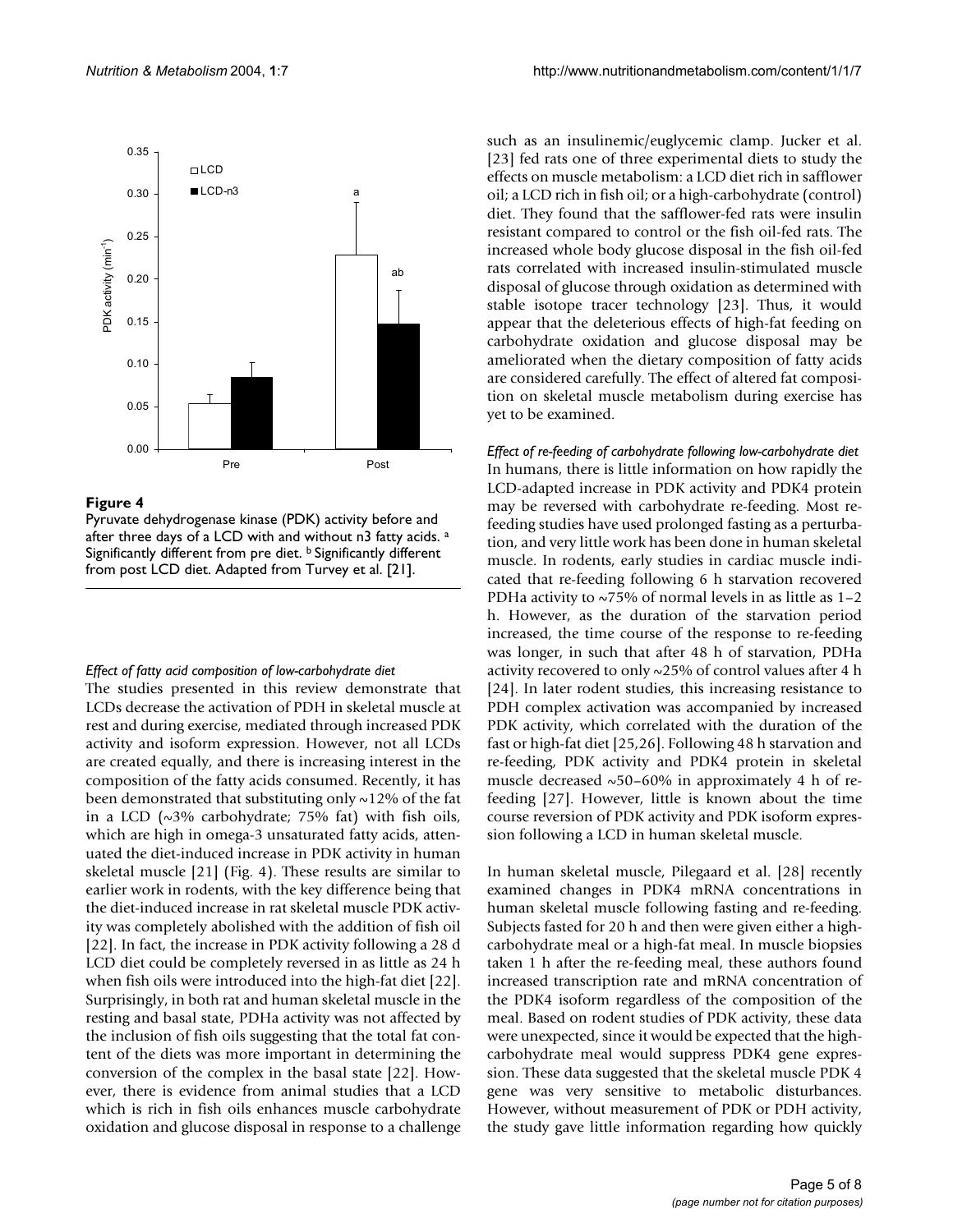the fasting-induced increase in PDK activity was reversed with carbohydrate re-feeding. A recent study examining carbohydrate re-feeding following a 6 d LCD indicates that PDK activity is rapidly reversed and PDHa activity has fully recovered in as little as 3 h in resting human skeletal muscle [29]. Thus, the adaptive change in PDK activity observed in human skeletal muscle is rapidly reversed with re-feeding of carbohydrates, regardless of potential changes in PDK4 mRNA expression [28].

## *Regulation of fat oxidation by low-carbohydrate diet*

There is little information regarding the skeletal muscle adaptation on "the fat side" to a LCD. In human skeletal muscle, most studies restrict their measurements to gene expression or mRNA concentrations of the pertinent enzymes involved in fat oxidation, and very few have measured the more physiologically relevant concentrations of enzyme activity or protein concentration. Still, there is evidence in human skeletal muscle for increased activities of several regulatory enzymes and proteins in skeletal muscle fatty acid uptake and oxidation following high fat diets or LCD. Key steps include delivery of fatty acids to the muscle through muscle lipoprotein lipase (LPL), sarcolemmal fatty acid transporters and plasma membrane fatty acid binding proteins (FAT/CD26 and FABP<sub>pm</sub> respectively), mitochondrial uptake and oxidation through carnitine palmitoyl transferase I (CPT I), fatty acid beta-oxidation (marker enzyme β-hydroxy acyl CoA dehydrogenase (β-HAD)), and general oxidative capacity (marker enzyme citrate synthase (CS)).

In response to a 4 week adaptation to a high fat  $(\sim 62\%$ fat) moderate LCD (~20% CHO), skeletal muscle LPL activity increased almost 2-fold, increasing fatty acid availability to the muscle and increasing intramuscular triglyceride content significantly [30]. In terms of muscle fatty acid uptake, there is evidence that the FAT/CD36 protein and mRNA were increased modestly (1.25-fold) after only 5 d on a moderate LCD (20% CHO), while  $FABP_{nm}$  gene expression and protein content were unaffected by the diet [31]. In general, muscle uptake of fatty acids and very low density lipoprotein triglycerides, as well as plasma fatty acid oxidation were higher during exercise following a fat-rich LCD (21% CHO) when exercise training was combined with the diet perturbation [32].

In human studies, skeletal muscle CPT I is unaffected by LCD. This was demonstrated at the level of maximal enzyme activity following a 6 d LCD ( $\sim$ 3% CHO) [12], and mRNA levels following a 5 d LCD (19% CHO) [31]. However, in skeletal muscle of rats fed a high-fat diet, CPT I enzyme activity capacity was increased up to 1.3 to 2 fold at 10 weeks, depending on the fatty acid composition of the diet [33]. In another rat study, increased gene expression of CPT I mRNA appears to be restricted to type

I slow oxidative muscle fibers, since a significant increase was only documented in the soleus muscle, and not the extensor digitorum longus following 8 weeks of a high-fat LCD (0% CHO) [34]. Taken together, these studies suggest that the short term 5–6 d LCD perturbation may not be prolonged enough to evoke a significant change in activity or gene expression of this enzyme which regulates transport of fatty acids into the mitochondria for oxidation. This is further supported by the fact that in well trained human subjects, maximal CPT activity was modestly increased following a prolonged (4 week) very low LCD (<20 g CHO), although it is not clear from this data whether this measurements included CPT I and CPT II activity together [35].

Increased activity of a key marker enzyme for fatty acid beta-oxidation has been observed in human skeletal muscle during prolonged LCD perturbations as well. Although a 6 d LCD (3% CHO) did not alter β-HAD activity [12], Helge et al. [36] observed increased β-HAD activity following a 4 week LCD (20% CHO) perturbation in untrained subjects. However, they found no increase in either whole body  $VO_{2max}$  or CS activity, suggesting that the increase in beta-oxidation was specific rather than a generalized increase in oxidative capacity. Similarly, a more carbohydrate restricted diet (3% CHO) for 6 d did not alter CS activity in human skeletal muscle [12]. In contrast, results from some rat studies have demonstrated modest increases in CS activity of approximately 20% [37- 39], with the largest increases demonstrated in type IIb fibers [40]. Although the increase in β-HAD activity in human skeletal muscle and possibly CS in rat muscle could potentially suggest an increase in oxidative capacity, recent research has demonstrated that there was no difference in human skeletal muscle mitochondrial density (as determined by electron microscopy), even though there was an increase in fat oxidation at rest and during incremental exercise following a 5 week high fat LCD (25–30% CHO) [41].

## **Conclusions**

In summary, following a 6 d LCD in human subjects, PDHa activation is attenuated during intense exercise and this is due at least in part to increased PDK activity and PDK4 gene expression. This decreased activation of PDHa decreases carbohydrate and increases fat oxidation during exercise. PDK activity increases in as little as 24 h on a LCD, and PDK activity increases linearly over the 6 d. Impaired glucose clearance in response to an oral glucose tolerance test was observed in healthy subjects following only 56 h of LCD, but this may be dependent on the fatty acid composition of the diet. With re-feeding of carbohydrates, PDK activity drops to pre-diet levels in 3 h, although this does not appear to correlate with mRNA concentration. If intense exercise is restricted and muscle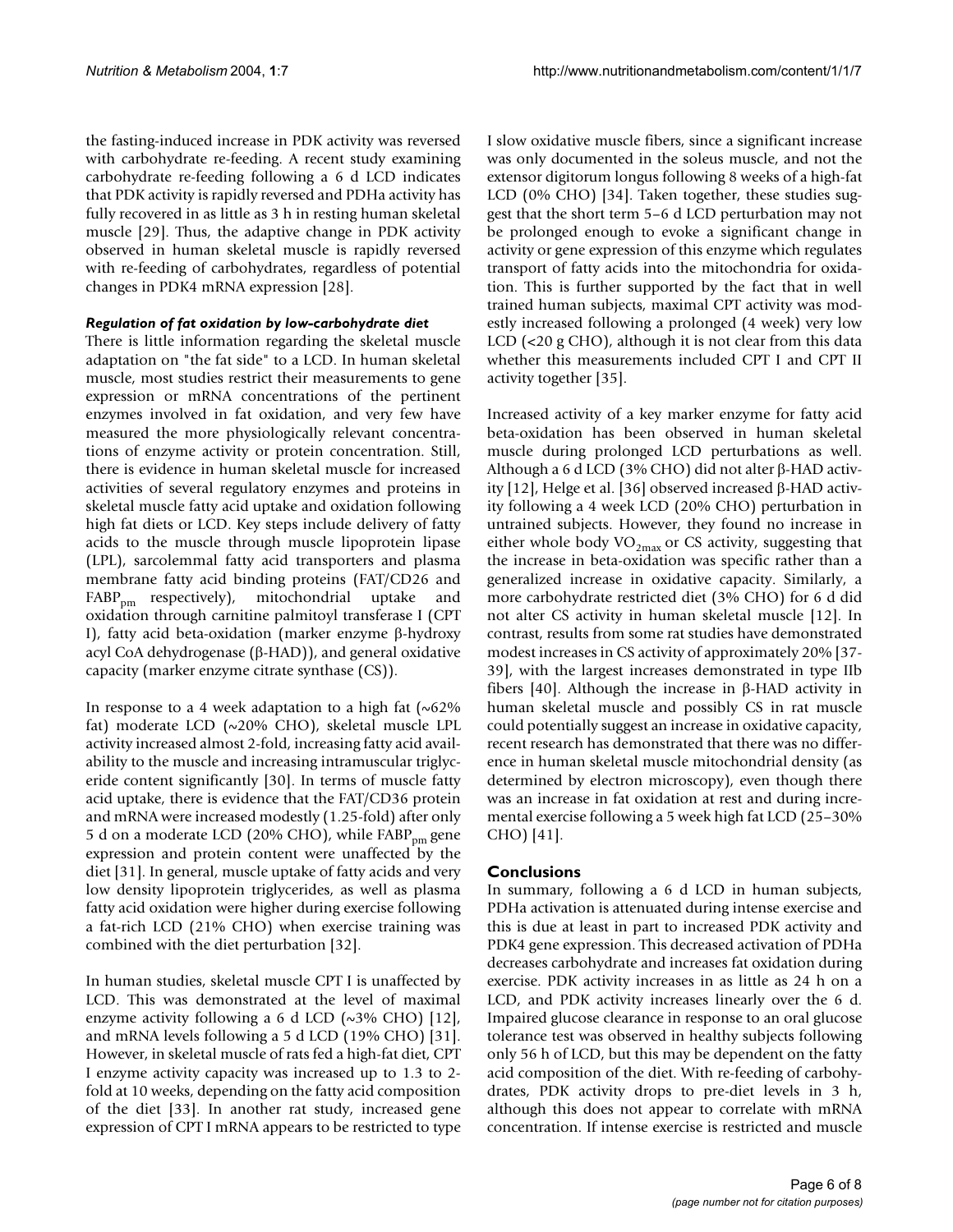glycogen stores and utilization rates are preserved during the LCD, the activation of the PDH complex is similar to that following a mixed diet.

The up-regulation of enzymes involved in muscle fatty acid uptake and fat oxidation appears to be slower to response to a LCD perturbation. In addition, these adaptations appear to be of a smaller magnitude. In human studies there is evidence that muscle uptake of fatty acids is up-regulated by LCD through increased maximal activity of LPL and increased FAT/CD36. However, the maximal rate of mitochondrial transport of fatty acids through CPT I appears to be resistant to adaptive changes in response to the diet. In addition, although increased maximal β-HAD activity has been documented in response to LCD, there is no evidence that the overall oxidative capacity is elevated following a LCD in human skeletal muscle.

#### **Acknowledgements**

S.J. Peters is supported by the National Science and Engineering Research Council (NSERC), and P.J. LeBlanc is supported by an NSERC post-doctoral fellowship.

## **References**

- 1. Gollnick PD: **[Metabolism of substrates: energy substrate](http://www.ncbi.nlm.nih.gov/entrez/query.fcgi?cmd=Retrieve&db=PubMed&dopt=Abstract&list_uids=3967777) [metabolism during exercise and as modified by training.](http://www.ncbi.nlm.nih.gov/entrez/query.fcgi?cmd=Retrieve&db=PubMed&dopt=Abstract&list_uids=3967777)** *Fed Proc* 1985, **44:**353-357.
- 2. Romijn JA, Coyle EF, Sidossis LS, Gastaldelli A, Horowitz JF, Endert E, Wolfe RR: **[Regulation of endogenous fat and carbohydrate](http://www.ncbi.nlm.nih.gov/entrez/query.fcgi?cmd=Retrieve&db=PubMed&dopt=Abstract&list_uids=8214047) [metabolism in relation to exercise intensity and duration.](http://www.ncbi.nlm.nih.gov/entrez/query.fcgi?cmd=Retrieve&db=PubMed&dopt=Abstract&list_uids=8214047)** *Am J Physiol* 1993, **265:**E380-E391.
- 3. Jansson E, Kaijser L: **[Substrate utilization and enzymes in skel](http://www.ncbi.nlm.nih.gov/entrez/query.fcgi?cmd=Retrieve&db=PubMed&dopt=Abstract&list_uids=3571098)[etal muscle of extremely endurance-trained men.](http://www.ncbi.nlm.nih.gov/entrez/query.fcgi?cmd=Retrieve&db=PubMed&dopt=Abstract&list_uids=3571098)** *J Appl Physiol* 1987, **62:**999-1005.
- Helge JW: Long-term fat diet adaptation effects on perform**ance, training capacity, and fat utilization.** *Med Sci Sport Exer* 2002, **34:**1499-1504.
- 5. Linn TC, Pettit FH, Reed LJ: **[Alpha-keto acid dehydrogenase](http://www.ncbi.nlm.nih.gov/entrez/query.fcgi?cmd=Retrieve&db=PubMed&dopt=Abstract&list_uids=4306045) complexes. X. Regulation of the activity of the pyruvate [dehydrogenase complex from beef kidney mitochondria by](http://www.ncbi.nlm.nih.gov/entrez/query.fcgi?cmd=Retrieve&db=PubMed&dopt=Abstract&list_uids=4306045) [phosphorylation and dephosphorylation.](http://www.ncbi.nlm.nih.gov/entrez/query.fcgi?cmd=Retrieve&db=PubMed&dopt=Abstract&list_uids=4306045)** *Proc Natl Acad Sci U S A* 1969, **62:**234-241.
- Sale GJ, Randle PJ: [Occupancy of phosphorylation sites in pyru](http://www.ncbi.nlm.nih.gov/entrez/query.fcgi?cmd=Retrieve&db=PubMed&dopt=Abstract&list_uids=6293460)**[vate dehydrogenase phosphate complex in rat heart in vivo.](http://www.ncbi.nlm.nih.gov/entrez/query.fcgi?cmd=Retrieve&db=PubMed&dopt=Abstract&list_uids=6293460)** *Biochem J* 1982, **206:**221-229.
- 7. Sugden MC, Holness MJ: **[Recent advances in mechanisms regu](http://www.ncbi.nlm.nih.gov/entrez/query.fcgi?cmd=Retrieve&db=PubMed&dopt=Abstract&list_uids=12676647)[lating glucose oxidation at the level of the pyruvate dehydro](http://www.ncbi.nlm.nih.gov/entrez/query.fcgi?cmd=Retrieve&db=PubMed&dopt=Abstract&list_uids=12676647)[genase complex by PDKs.](http://www.ncbi.nlm.nih.gov/entrez/query.fcgi?cmd=Retrieve&db=PubMed&dopt=Abstract&list_uids=12676647)** *Am J Physiol Endocrinol Metab* 2003, **284:**E855-E862.
- 8. Huang B, Gudi R, Wu P, Harris RA, Hamilton J, Popov KM: **[Isoen](http://www.ncbi.nlm.nih.gov/entrez/query.fcgi?cmd=Retrieve&db=PubMed&dopt=Abstract&list_uids=9651365)[zymes of pyruvate dehydrogenase phosphatase. DNA](http://www.ncbi.nlm.nih.gov/entrez/query.fcgi?cmd=Retrieve&db=PubMed&dopt=Abstract&list_uids=9651365)[derived amino acid sequences, expression, and regulation.](http://www.ncbi.nlm.nih.gov/entrez/query.fcgi?cmd=Retrieve&db=PubMed&dopt=Abstract&list_uids=9651365)** *J Biol Chem* 1998, **273:**17680-17688.
- 9. Spriet LL, Heigenhauser GJF: **Regulation of pyruvate dehydrogenase (PDH) activity in human skeletal muscle during exercise.** *Exer Sport Sci Rev* 2002, **30:**91-95.
- 10. Howlett RA, Parolin ML, Dyck DJ, Hultman E, Jones NL, Heigenhauser GJF, Spriet LL: **[Regulation of skeletal muscle glycogen](http://www.ncbi.nlm.nih.gov/entrez/query.fcgi?cmd=Retrieve&db=PubMed&dopt=Abstract&list_uids=9688676) [phosphorylase and PDH at varying exercise outputs.](http://www.ncbi.nlm.nih.gov/entrez/query.fcgi?cmd=Retrieve&db=PubMed&dopt=Abstract&list_uids=9688676)** *Am J Physiol* 1998, **275:**R418-R425.
- 11. Putman CT, Spriet LL, Hultman E, Lindinger MI, Lands LC, McKelvie RS, Cederblad G, Jones NL, Heigenhauser GJF: **[Pyruvate dehydro](http://www.ncbi.nlm.nih.gov/entrez/query.fcgi?cmd=Retrieve&db=PubMed&dopt=Abstract&list_uids=8238502)[genase activity and acetyl group accumulation during exer](http://www.ncbi.nlm.nih.gov/entrez/query.fcgi?cmd=Retrieve&db=PubMed&dopt=Abstract&list_uids=8238502)[cise after different diets.](http://www.ncbi.nlm.nih.gov/entrez/query.fcgi?cmd=Retrieve&db=PubMed&dopt=Abstract&list_uids=8238502)** *Am J Physiol* 1993, **265:**E752-E760.
- Peters SJ, St.Amand TA, Howlett RA, Heigenhauser GJF, Spriet LL: **[Human skeletal muscle pyruvate dehydrogenase kinase](http://www.ncbi.nlm.nih.gov/entrez/query.fcgi?cmd=Retrieve&db=PubMed&dopt=Abstract&list_uids=9843740) [activity increases after a low-carbohydrate diet.](http://www.ncbi.nlm.nih.gov/entrez/query.fcgi?cmd=Retrieve&db=PubMed&dopt=Abstract&list_uids=9843740)** *Am J Physiol* 1998, **275:**E980-E986.
- 13. Peters SJ, Harris RA, Wu P, Pehleman TL, Heigenhauser GJ, Spriet LL: **[Human skeletal muscle PDH kinase activity and isoform](http://www.ncbi.nlm.nih.gov/entrez/query.fcgi?cmd=Retrieve&db=PubMed&dopt=Abstract&list_uids=11701428) [expression during a 3-day high-fat/low-carbohydrate diet.](http://www.ncbi.nlm.nih.gov/entrez/query.fcgi?cmd=Retrieve&db=PubMed&dopt=Abstract&list_uids=11701428)** *Am J Physiol Endocrinol Metab* 2001, **281:**E1151-E1158.
- 14. Pehleman TL., Peters SJ, HEIGENHAUSER GJ, Spriet LL: **Enzymatic regulation of glucose disposal in human skeletal muscle following a high fat, low carbohydrate diet.** *J Appl Physiol* 2004.
- 15. Kolobova E, Tuganova A, Boulatkikov I, Popov KM: **[Regulation of](http://www.ncbi.nlm.nih.gov/entrez/query.fcgi?cmd=Retrieve&db=PubMed&dopt=Abstract&list_uids=11485553) [pyruvate dehydrogenase activity through phosphorylation at](http://www.ncbi.nlm.nih.gov/entrez/query.fcgi?cmd=Retrieve&db=PubMed&dopt=Abstract&list_uids=11485553) [multiple sites.](http://www.ncbi.nlm.nih.gov/entrez/query.fcgi?cmd=Retrieve&db=PubMed&dopt=Abstract&list_uids=11485553)** *Biochem J* 2001, **358:**69-77.
- 16. Korotchkina LG, Patel MS: **[Mutagenesis studies of the phospho](http://www.ncbi.nlm.nih.gov/entrez/query.fcgi?cmd=Retrieve&db=PubMed&dopt=Abstract&list_uids=7782287)[rylation sites of recombinant human pyruvate dehydroge](http://www.ncbi.nlm.nih.gov/entrez/query.fcgi?cmd=Retrieve&db=PubMed&dopt=Abstract&list_uids=7782287)[nase. Site specific regulation.](http://www.ncbi.nlm.nih.gov/entrez/query.fcgi?cmd=Retrieve&db=PubMed&dopt=Abstract&list_uids=7782287)** *J Biol Chem* 1995, **270:**14297-14304.
- 17. Korotchkina LG, Patel MS: **[Site specificity of four pyruvate dehy](http://www.ncbi.nlm.nih.gov/entrez/query.fcgi?cmd=Retrieve&db=PubMed&dopt=Abstract&list_uids=11486000)[drogenase kinase isoenzymes toward the three phosphoryla](http://www.ncbi.nlm.nih.gov/entrez/query.fcgi?cmd=Retrieve&db=PubMed&dopt=Abstract&list_uids=11486000)[tion sites of human pyruvate dehydrogenase.](http://www.ncbi.nlm.nih.gov/entrez/query.fcgi?cmd=Retrieve&db=PubMed&dopt=Abstract&list_uids=11486000)** *J Biol Chem* 2001, **276:**37223-37229.
- 18. Bowker-Kinley MM, Davis WI, Wu P, Harris RA, Popov KM: **[Evi](http://www.ncbi.nlm.nih.gov/entrez/query.fcgi?cmd=Retrieve&db=PubMed&dopt=Abstract&list_uids=9405293)[dence for existence of tissue-specific regulation of the mam](http://www.ncbi.nlm.nih.gov/entrez/query.fcgi?cmd=Retrieve&db=PubMed&dopt=Abstract&list_uids=9405293)[malian pyruvate dehydrogenase complex.](http://www.ncbi.nlm.nih.gov/entrez/query.fcgi?cmd=Retrieve&db=PubMed&dopt=Abstract&list_uids=9405293)** *Biochem J* 1998, **329:**191-196.
- 19. Holness MJ, Kraus A, Harris RA, Sugden MC: **[Target upregulation](http://www.ncbi.nlm.nih.gov/entrez/query.fcgi?cmd=Retrieve&db=PubMed&dopt=Abstract&list_uids=10905486) [of pyruvate dehydrogenase kinase \(PDK\)-4 in slow-twitch](http://www.ncbi.nlm.nih.gov/entrez/query.fcgi?cmd=Retrieve&db=PubMed&dopt=Abstract&list_uids=10905486) skeletal muscle underlies the stable modification of the regulatory characteristics of PDK induced by high-fat feeding.** *Diabetes* 2000, **49:**775-781.
- 20. St Amand TA, Spriet LL, Jones NL, Heigenhauser GJF: **[Pyruvate](http://www.ncbi.nlm.nih.gov/entrez/query.fcgi?cmd=Retrieve&db=PubMed&dopt=Abstract&list_uids=10913026) [overrides inhibition of PDH during exercise after a low-car](http://www.ncbi.nlm.nih.gov/entrez/query.fcgi?cmd=Retrieve&db=PubMed&dopt=Abstract&list_uids=10913026)[bohydrate diet.](http://www.ncbi.nlm.nih.gov/entrez/query.fcgi?cmd=Retrieve&db=PubMed&dopt=Abstract&list_uids=10913026)** *Am J Physiol Endocrinol Metab* 2000, **279:**E275-E283.
- 21. Turvey EA, Heigenhauser GJF, Parolin ML, Peters SJ: **Elevated n-3 fatty acids in a high-fat diet attenuates the increase in PDH kinase but not PDH activity in human skeletal muscle.** *J Appl Physiol* 2004.
- 22. Fryer LGD, Orfali KA, Holness MJ, Saggerson ED, Sugden MC: **[The](http://www.ncbi.nlm.nih.gov/entrez/query.fcgi?cmd=Retrieve&db=PubMed&dopt=Abstract&list_uids=7758471) [long-term regulation of skeletal muscle pyruvate dehydroge](http://www.ncbi.nlm.nih.gov/entrez/query.fcgi?cmd=Retrieve&db=PubMed&dopt=Abstract&list_uids=7758471)nase kinase by dietary lipid is dependent on fatty acid [composition.](http://www.ncbi.nlm.nih.gov/entrez/query.fcgi?cmd=Retrieve&db=PubMed&dopt=Abstract&list_uids=7758471)** *Eur J Biochem* 1995, **229:**741-748.
- 23. Jucker BM, Cline GW, Braucci N, Shulman GI: **[Differential effects](http://www.ncbi.nlm.nih.gov/entrez/query.fcgi?cmd=Retrieve&db=PubMed&dopt=Abstract&list_uids=9892234) of safflower oil versus fish oil feeding on insulin-stimulated [glycogen synthesis, glycolysis, and pyruvate dehydrogenase](http://www.ncbi.nlm.nih.gov/entrez/query.fcgi?cmd=Retrieve&db=PubMed&dopt=Abstract&list_uids=9892234) flux in skeletal muscle: a 13C nuclear magnetic resonance [study.](http://www.ncbi.nlm.nih.gov/entrez/query.fcgi?cmd=Retrieve&db=PubMed&dopt=Abstract&list_uids=9892234)** *Diabetes* 1999, **48:**134-140.
- 24. Holness MJ, Sugden MC: **[Pyruvate dehydrogenase activities dur](http://www.ncbi.nlm.nih.gov/entrez/query.fcgi?cmd=Retrieve&db=PubMed&dopt=Abstract&list_uids=2705997)[ing the fed-to-starved transition and on re-feeding after](http://www.ncbi.nlm.nih.gov/entrez/query.fcgi?cmd=Retrieve&db=PubMed&dopt=Abstract&list_uids=2705997) [acute or prolonged starvation.](http://www.ncbi.nlm.nih.gov/entrez/query.fcgi?cmd=Retrieve&db=PubMed&dopt=Abstract&list_uids=2705997)** *Biochem J* 1989, **258:**529-533.
- 25. Orfali KA, Fryer LGD, Holness MJ, Sugden MC: **[Long-term regula](http://www.ncbi.nlm.nih.gov/entrez/query.fcgi?cmd=Retrieve&db=PubMed&dopt=Abstract&list_uids=8282119)[tion of pyruvate dehydrogenase kinase by high-fat feeding.](http://www.ncbi.nlm.nih.gov/entrez/query.fcgi?cmd=Retrieve&db=PubMed&dopt=Abstract&list_uids=8282119)** *FEBS Letters* 1993, **336:**501-505.
- 26. Sugden PH, Hutson NJ, Kerbey AL, Randle PJ: **[Phosphorylation of](http://www.ncbi.nlm.nih.gov/entrez/query.fcgi?cmd=Retrieve&db=PubMed&dopt=Abstract&list_uids=204298) additional sites on pyruvate dehydrogenase inhibits its re**activation by pyruvate **[phosphatase.](http://www.ncbi.nlm.nih.gov/entrez/query.fcgi?cmd=Retrieve&db=PubMed&dopt=Abstract&list_uids=204298)** *Biochem J* 1978, **169:**433-435.
- 27. Sugden MC, Kraus A, Harris RA, Holness MJ: **[Fibre-type specific](http://www.ncbi.nlm.nih.gov/entrez/query.fcgi?cmd=Retrieve&db=PubMed&dopt=Abstract&list_uids=10698691) modification of the activity and regulation of skeletal muscle [pyruvate dehydrogenase kinase \(PDK\) by prolonged starva](http://www.ncbi.nlm.nih.gov/entrez/query.fcgi?cmd=Retrieve&db=PubMed&dopt=Abstract&list_uids=10698691)tion and refeeding is associated with targeted regulation of [PDK isoenzyme 4 expression.](http://www.ncbi.nlm.nih.gov/entrez/query.fcgi?cmd=Retrieve&db=PubMed&dopt=Abstract&list_uids=10698691)** *Biochem J* 2000, **346:**651-657.
- 28. Pilegaard H, Saltin B, Neufer PD: **[Effect of short-term fasting and](http://www.ncbi.nlm.nih.gov/entrez/query.fcgi?cmd=Retrieve&db=PubMed&dopt=Abstract&list_uids=12606505) [refeeding on transcriptional regulation of metabolic genes in](http://www.ncbi.nlm.nih.gov/entrez/query.fcgi?cmd=Retrieve&db=PubMed&dopt=Abstract&list_uids=12606505) [human skeletal muscle.](http://www.ncbi.nlm.nih.gov/entrez/query.fcgi?cmd=Retrieve&db=PubMed&dopt=Abstract&list_uids=12606505)** *Diabetes* 2003, **52:**657-662.
- 29. Bigrigg JK, Heigenhauser GJF, Inglis JG, Peters SJ: **Carbohydrate refeeding following a high fat diet rapidly reverses the adaptive increase in human skeletal muscle PDH kinase activity.** *Can J Appl Physiol* 2004, **28:**S33.
- 30. Kiens B, Essen-Gustavsson B, Gad P, Lithell H: **[Lipoprotein lipase](http://www.ncbi.nlm.nih.gov/entrez/query.fcgi?cmd=Retrieve&db=PubMed&dopt=Abstract&list_uids=3545651) activity and intramuscular triglyceride stores after long[term high-fat and high-carbohydrate diets in physically](http://www.ncbi.nlm.nih.gov/entrez/query.fcgi?cmd=Retrieve&db=PubMed&dopt=Abstract&list_uids=3545651) [trained men.](http://www.ncbi.nlm.nih.gov/entrez/query.fcgi?cmd=Retrieve&db=PubMed&dopt=Abstract&list_uids=3545651)** *Clin Physiol* 1987, **7:**1-9.
- 31. Cameron-Smith David, Burke Louise M., Angus Damien J., Tunstall Rebecca J., Cox Gregory R., Bonen Arend, Hawley John A., Hargreaves Mark: **[A short-term, high-fat diet up-regulates lipid](http://www.ncbi.nlm.nih.gov/entrez/query.fcgi?cmd=Retrieve&db=PubMed&dopt=Abstract&list_uids=12540388) [metabolism and gene expression in human skeletal muscle.](http://www.ncbi.nlm.nih.gov/entrez/query.fcgi?cmd=Retrieve&db=PubMed&dopt=Abstract&list_uids=12540388)** *Am J Clin Nutr* 2003, **77:**313-318.
- 32. Helge JW, Watt PW, Richter EA, Rennie MJ, Kiens B: **[Fat utilization](http://www.ncbi.nlm.nih.gov/entrez/query.fcgi?cmd=Retrieve&db=PubMed&dopt=Abstract&list_uids=11744773) [during exercise: adaptation to a fat rich diet increases utili](http://www.ncbi.nlm.nih.gov/entrez/query.fcgi?cmd=Retrieve&db=PubMed&dopt=Abstract&list_uids=11744773)-**